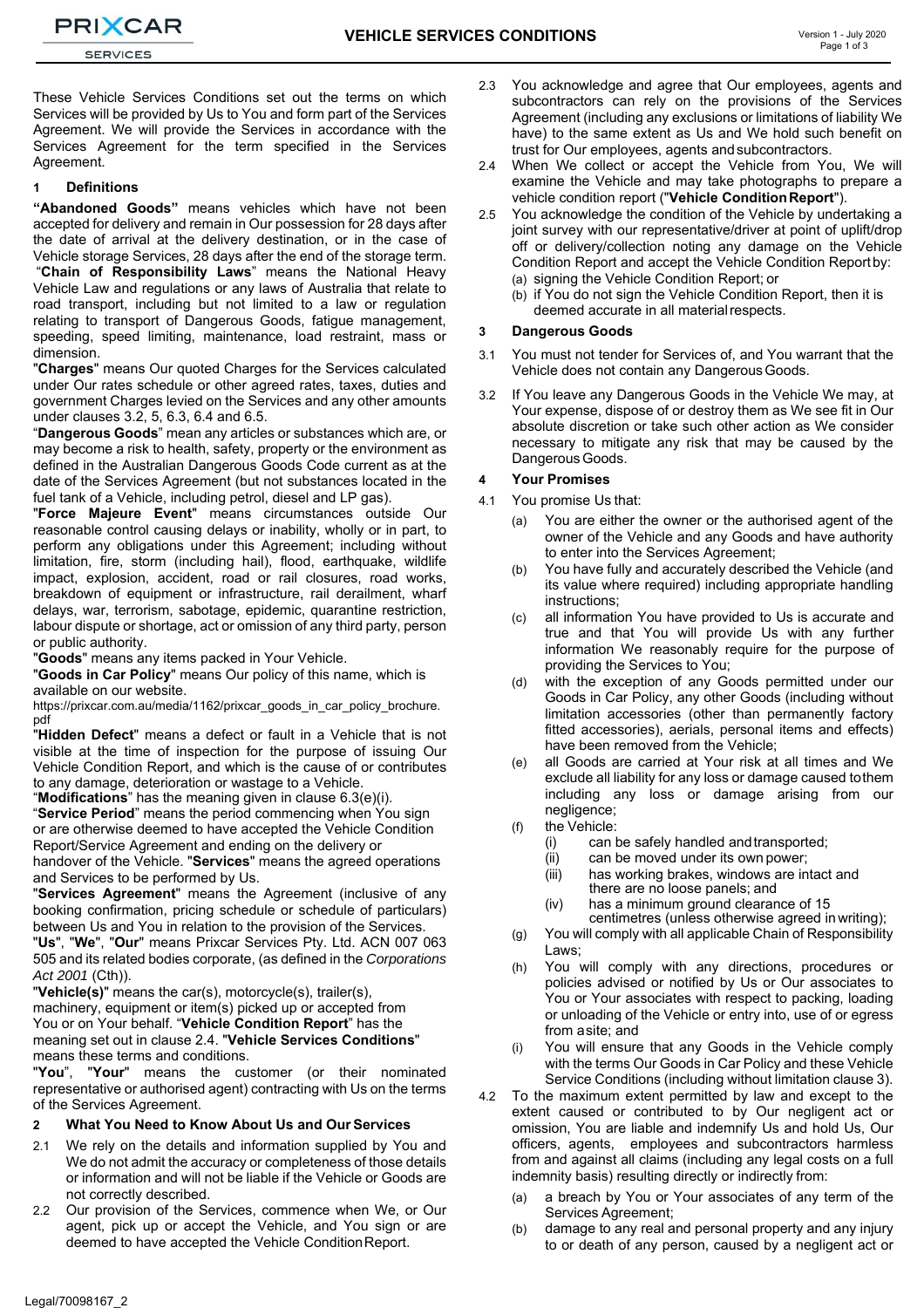omission of You or Your Associates arising out of or in connection with the Services Agreement; or

(c) any other liability suffered or incurred by Us arising out of or in connection with Our provision of the Services under the Services Agreement,

including any damages for indirect loss, delay, loss of profit or business opportunity, relating to any amount payable under the Services Agreement or arising out of or in any way connected with any actual or alleged breach of any promise, obligation or warranty under the Services Agreement or any breach of Law.

#### **5 What We Can Do**

- 5.1 We may at Your risk and expense refuse to provide some or all of the Services or provide them in a manner other than that previously agreed if We are required to do so by law or consider it necessary in the interest of safety. If this is the case, We will promptly notify You and We will specify a reasonable period of time by which the Vehicle must be collected by You.
- 5.2 If You fail to collect the Vehicle from Us within 2 days of the agreed collection date or within 2 days after We notify You the Vehicle is available for collection, whichever is the later, We are entitled to charge for the storage of the Vehicle and We may remove the Vehicle to a storage facility, return the Vehicle to You or Your associate or treat the Vehicle and any Goods as Abandoned Goods at Your risk and expense.
- 5.3 We may set-off or deduct from any payment due to You, any Charges You owe Us.
- 5.4 We can:
	- (a) deliver the Vehicle at the delivery address supplied by You or Your agent and We will be taken to have delivered the Vehicle (and any Goods) if at the delivery address We obtain an acknowledgement of delivery or delivery occurs under clause 5.4(c);
	- (b) deviate from any usual route or mode of transport to provide the Services;
	- (c) subcontract the Services. If the delivery address is unattended during normal business hours or, if the delivery address is a private address, during the prearranged delivery period, We can, at Your expense, return the Vehicle to Our nearest depot which will constitute delivery; and
	- (d) conduct a physical search or inspection of the Vehicle or any Goods, remove or reposition any Goods and refuse to accept your Vehicle if we consider that the Vehicle or any Goods do not comply with the Services Agreement or our Goods in Car Policy or are otherwise dangerous.

#### **6 Our Charges**

- 6.1 You must pay Our Charges in accordance with the Services Agreement or otherwise as agreed between the parties in writing
- 6.2 The Charges are confidential and You agree not to disclose them to any third party.
- 6.3 You must pay:
	- (a) any cleaning charge or cost, if cleaning of the Vehicle is required by a quarantine authority;
	- (b) Our cost if We are unable to pick up a Vehicle during normal business hours or, for a private address for pick up, during the pre-arranged pick up period;
	- (c) Our cost of returning the Vehicle to Our nearest depot;
	- (d) interest at the rate under the *Penalty Interest Rates Act 1983*
	- (Vic) if any Charges are not paid on the due date; and (e) any additional Charges incurred:
		- (i) due to undeclared modifications that have been made to the Vehicle (including but not limited to the fitting of bull bars, roof racks, or special fittings whether or not included on the Vehicle at the time of purchase by You) ("**Modifications**");
		- (ii) because the Vehicle is an oversized Vehicle;
- (iii) because the Vehicle has not been accurately described at the time of the booking; or
- (iv) because the Vehicle contained any Goods that were not approved by us and included in the quoted Charges.
- 6.4 Unless otherwise expressly stated, all Charges payable under the Services Agreement are exclusive of GST. If GST is payable, on any supply made under the Services Agreement, the recipient will pay to the supplier an amount equal to the GST payable on the supply. The recipient must pay this amount in addition to and at the same time that the consideration for the supply is to be provided under the Services Agreement.
- 6.5 Unless otherwise expressly stated, all prices are exclusive of a fuel levy. If a fuel levy is applicable and payable under the Services Agreement, You must pay the relevant fuel levy amount applied to the charge.

#### **7 Limitations and Exclusions on Our Liability to You**

- 7.1 Subject to this clause 7, Vehicles and any Goods are at Your risk at all times and We exclude all liability for any loss or damage arising from the performance or non-performance of the Services other than any physical loss or damage to the Vehicle caused by Our negligent act or omission, in which case Our liability will be limited to (at Our election):
	- (a) the repair of the Vehicle or the payment of the cost of having the goods repaired; or
	- (b) in the case of Services, the resupply of the Services or the cost of having the Services resupplied.

For the avoidance of doubt, We will not be liable for any loss or damage to any Goods arising for any reason including Our negligent act or omission and we will not be liable for any loss or damage to the Vehicle arising as a result of Goods being transported with the Vehicle.

- 7.2 Before We assume or accept any liability under clause 7.1, We may appoint an independent loss adjuster to determine the quantum of any loss or liability and You agree to accept any such determination or finding.
- If clause 7.1 (a) applies and the market value or purchase price of the Vehicle is less than the cost of having the Vehicle repaired (as determined by an independent loss adjuster appointed by us), We may elect to pay either the market value or the purchase price of the Vehicle, (whichever is the lesser amount minus any salvage applicable) in full satisfaction of Our liability under clause 7.1.
- 7.4 Without limiting the foregoing, we have no liability for:
	- (a) loss or damage that occurs or can be referred to a period outside the Service Period;
	- (b) damage to the Vehicle unless the damage is noted and signed for on the delivery receipt copy of the Vehicle Condition Report;
	- (c) minor damage or markings which are not visible from one metre;
	- (d) inherit vice, wear and tear, mechanical or electrical damage, loss or damage to personal property or effects from or within the Vehicle, damage due to movement of objects within the Vehicle, damage or loss to any nonstandard motor vehicle accessory which is not permanently affixed to the Vehicle, insect/bug marks, preexisting damage, bird/animal droppings, rail dust, stone chip(s), Hidden Defect, environmental damage, industrial fallout, rust spots, airborne objects, hail damage, damage to or loss to any Modifications that have not been correctly installed, sabotage or vandalism;
	- (e) loss or damage arising from a breach by You of the Chain of Responsibility Laws;
	- (f) any indirect, special or consequential loss or damage including the request or requirement for a hire vehicle, loss of profits, business or anticipated savings or other economic loss, even if We know they are possible or otherwise foreseeable; or
	- (g) loss or damage arising from or connected to a Force Majeure Event.